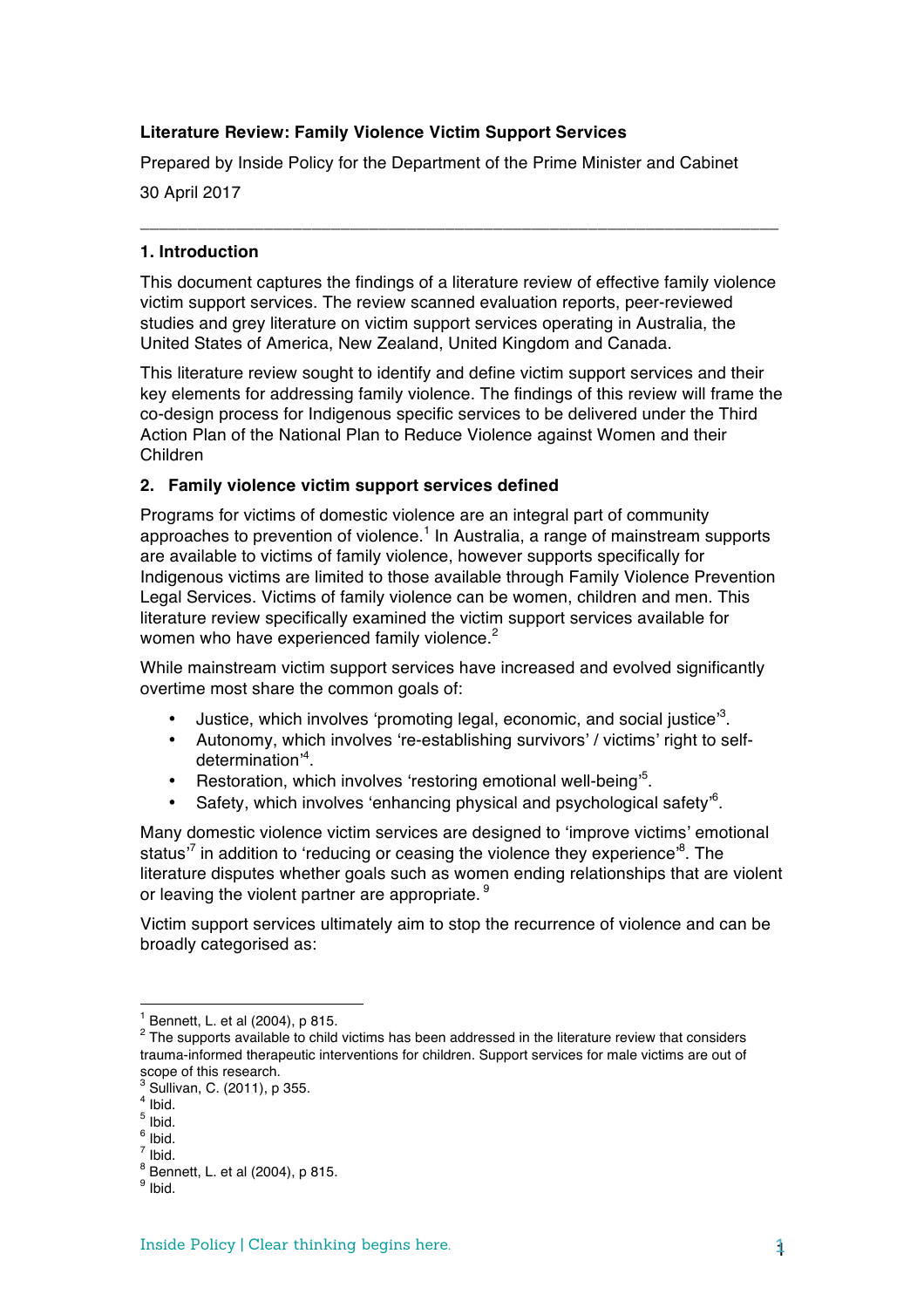- early intervention programs as they intervene immediately after violence occurs
- crisis management programs as they offer short-term solutions to immediately cease violence, and
- long term management programs as they are designed to permanently cease violence.<sup>10</sup>

The specific supports available to victims of family violence include:

- Advice including helplines and websites.<sup>11</sup>
- Accommodation including women's refuges, emergency accommodation, "safe at home" programs.<sup>12</sup>
- Counselling including group-work, individual sessions and therapies from a range of approaches e.g. psychoeducational, cognitive behavioural therapy, reinforcement therapy. Common across most domestic violence counselling programs is the exploration of violent and controlling behaviours from the perspective of power, control, and gender inequality.<sup>13</sup>
- Advocacy including case managers, social workers or family violence workers that refer women to a range of services based on her needs.<sup>14</sup> Advocacy in this context is distinct from and different to legal and political advocacy.
- Legal including advice and representation.<sup>15</sup>
- Compensatory including statutory victims compensation schemes.<sup>16</sup>
- Social and emotional wellbeing including connection with other women victims, mentoring and confidence-building activities.17
- Skills-based including education, training and employment.<sup>18</sup>
- Financial including financial support to find new accommodation, buy clothes and food, emergency payments, and budgeting.<sup>19</sup>

While noting that their efficacy is still to be rigorously assessed, programs that 'strengthen identity'20 and provide Indigenous women to connect with eachother by sharing stories through cultural activities and group work are a particular feature of support services which target Indigenous Australian women who have experienced violence.

#### **Advocate-Social Worker interventions**

Advocacy or advocate-social worker interventions were first developed in response to the 'limited options to address the complexities'<sup>21</sup> of womens' situations. Traditional options to support victims of family violence were limited to justice (i.e. police intervention) and housing / safety (i.e. refuges). As noted above, distinct from legal and political advocacy, advocate-social worker services in the family violence context assist women along their whole journey in a one-on-one supportive manner by:

- 
- 

 $10$  Loxton et al (2008), p 22.

<sup>&</sup>lt;sup>11</sup> Ibid, p 11.<br>
<sup>12</sup> Breckenridge, J. et al (2016).<br>
<sup>12</sup> Breckenridge, J. et al (2004), p 815 and Karahasan (2014).<br>
<sup>14</sup> Breckenridge, J. et al (2016); and Howarth, E. et al (2015).<br>
<sup>15</sup> Loxton et al (2008), p 22.<br>
<sup></sup>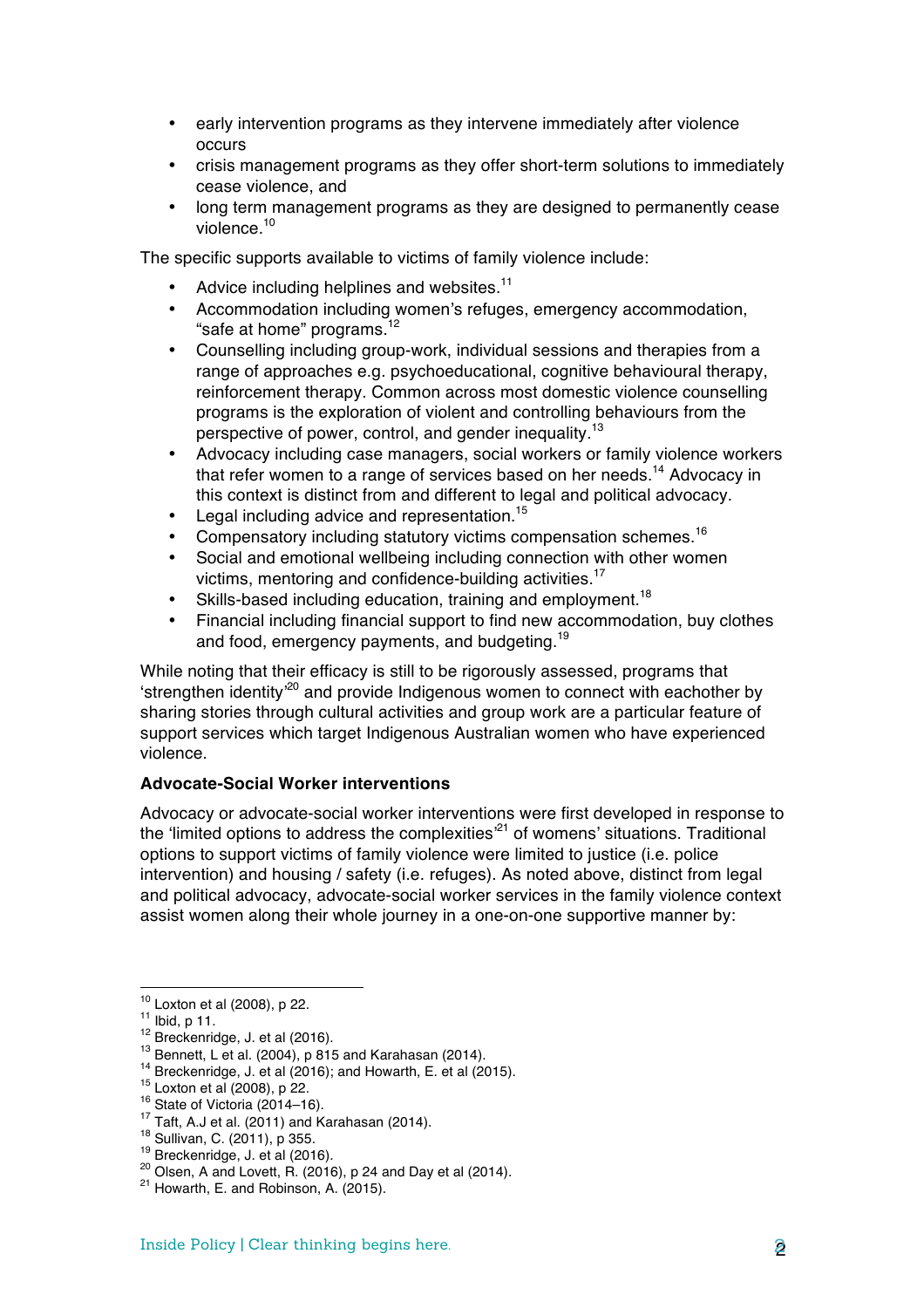- providing referrals to refuges and other accommodation so women can flee violence in the home, and
- working alongside women to help them navigate police, legal, forensic medical and other services.<sup>22</sup>

Initially, advocacy services were delivered by family violence workers or social workers through refuges. They have now evolved to advocate-social workers being located with statutory agencies (i.e. legal services, specialist courts and police stations) as well as in one-stop-shop family violence service models.

Teams of service providers assessing the risk of a woman's situation rely heavily on the input of advocate-social workers. Specifically, advocate-social workers provide care teams with vital information on a woman's current living situation, level and types of contact with her partner and other needs. An advocate-social worker also plays an important role in supporting women to engage directly with care teams as well as to cooperate with police and lawyers.<sup>23</sup>

# **3. Key components of victim support services**

The literature highlights a number of common features, which make victim support services effective. These are: dynamic risk assessment; care planning and management; service integration; shared understanding of family violence; and trauma-informed approach. Each of these is described in more detail below.

## **Dynamic risk assessment**

Risk assessment in family violence context requires providers to:

- understand what family violence is
- understand what risk factors increase a family's exposure to family violence this includes pregnancy, and
- seek input from victims of family violence as to their level of risk.<sup>24</sup>

Literature which examines family violence services in the United Kingdom suggest that providers use a dynamic risk assessment process. Rather than being once-off and static, dynamic risk assessment 'captures changes to women's circumstances<sup>,25</sup> and in doing so advocates and care teams have better visibility of any heightening risk allowing 'additional routes to safety' being offered.<sup>26</sup>

## **Care planning and management**

Usually led by a woman's advocate, case manager or case worker, care planning, safety planning or case planning is a common feature of highly effective victim support services.<sup>27</sup> Following the assessment of need and risk, a care plan is developed. Developed with the woman, the plan identifies the goals of the intervention and the actions the woman and other services must take to achieve them.

A critical component of care planning is the care team or "wraparound" support. This refers to the support services (and their representatives) who assist in assessing the

<sup>&</sup>lt;sup>22</sup> Howarth, E. and Robinson, A. (2015).<br><sup>23</sup> Ibid. 24 Family Violence Risk Assessment and Management Framework,

http://www.dhs.vic.gov.au/\_\_data/assets/pdf\_file/0006/581757/risk-assessment-risk-management-<br>framework-2007.pdf, date accessed 13 April 2017.

<sup>&</sup>lt;sup>25</sup> Breckenridge, J. et al (2016), page 1.<br><sup>26</sup> Ibid. <sup>27</sup> Howarth, E. and Robinson, A. (2015).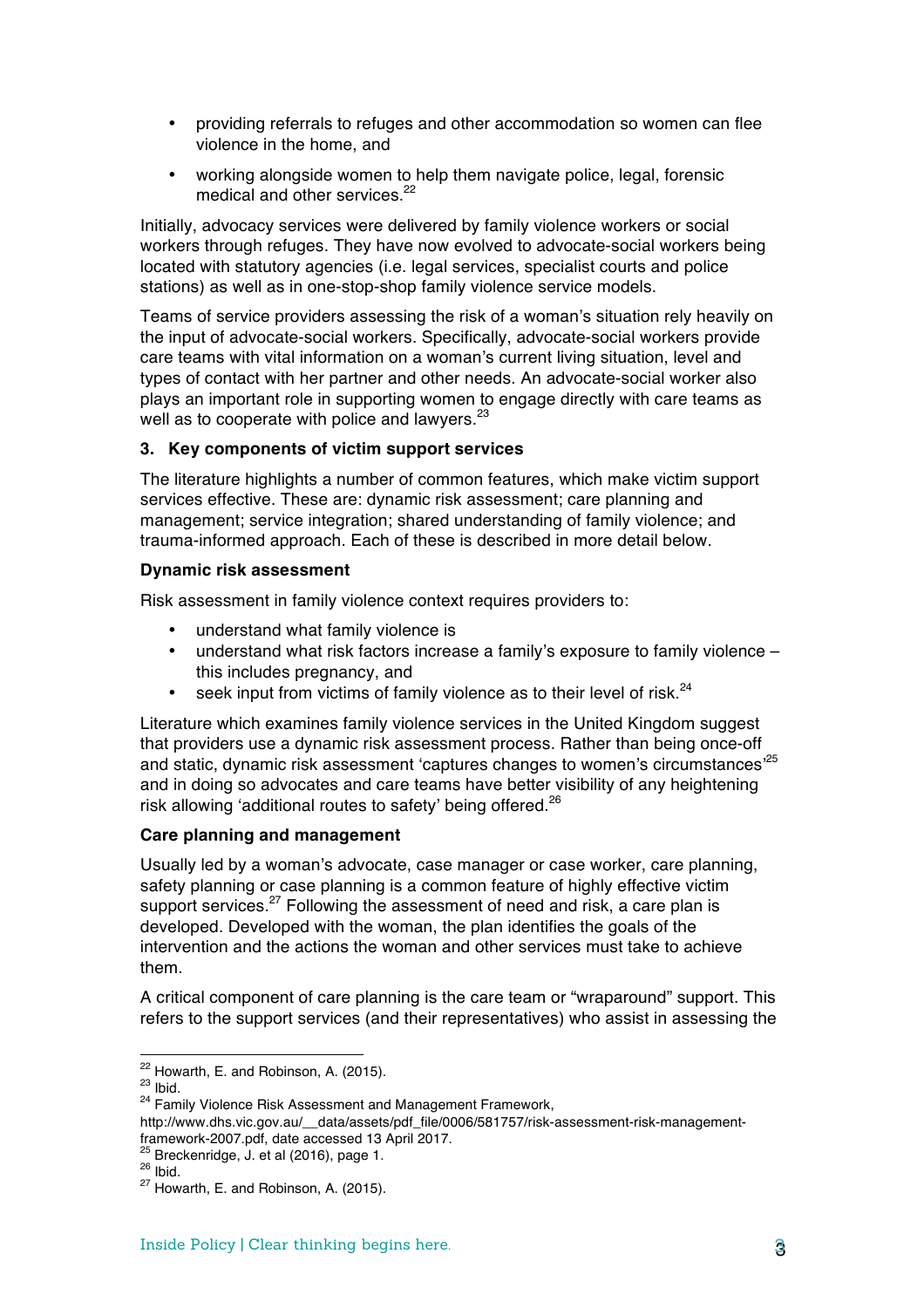risk and need, developing the plan, providing services to the woman and monitoring the plan as it is implemented. For example, the Croydon Family Justice Centre in United Kingdom (one of the few evaluated victim support services) is a one-stopshop for victims of family violence to access the services they need. Services including police, legal, social work, advocates, counsellors are located in the same building. Co-location opens up access to a suite of appropriate supports for women. These providers also participate in care teams, which work with women to develop care plans.

## **Service integration**

Integration includes facilitating collaborations among existing services, and also building domestic violence services into existing structures.<sup>28</sup>

As described above, offering wraparound support to women by way of care teams requires local services to be integrated. For this integration to occur, providers must:

- work from a common risk assessment framework (for example, NSW's Domestic Violence Safety Assessment Tool<sup>29</sup>),
- have a shared understanding of family violence (see below),
- have clear communication and information sharing protocols, and
- operate with similar philosophies (i.e. ensuring the woman's safety rather than advocating for the perpetrator). 30

# **Shared understanding of family violence**

The literature reinforces the notion that all services that participate in an integrated approach must have a shared understanding of family violence. This includes understanding:

- its causes and impacts,
- violence in all of its forms including controlling behaviours, and
- risk factors. $31$

## **Trauma-informed**

Trauma-Informed Care is an approach to service organisation and provision which recognises trauma's impact on people's lives and is sensitive to its dynamics.<sup>32</sup> This means that those involved at every aspect of a service are aware of possible triggers and vulnerabilities of trauma survivors and seek to support these individuals and actively avoid re-traumatisation.<sup>33</sup>

Family violence in Indigenous communities often exists within a context of intergenerational trauma. When providing victim support services for Indigenous women in this context, requires trauma-informed services, providers and advocates to recognise and understand the ongoing impacts of intergenerational trauma resulting from colonisation and dispossession.<sup>34</sup> These impacts often manifest themselves in:

social and economic disadvantage

<sup>&</sup>lt;sup>28</sup> Loxton et al (2008), p 11.<br><sup>29</sup> http://www.domesticviolence.nsw.gov.au/\_\_data/assets/file/0020/301178/DVSAT.pdf, date accessed 30 April 2017.<br><sup>30</sup> Loxton et al (2008), p 11.

<sup>&</sup>lt;sup>31</sup> Ibid, p 22.<br><sup>32</sup> Bateman, Henderson, & Kezelman, 2013:9<br><sup>33</sup> Ferencik & Ramirez-Hammond, 2011:6<br><sup>34</sup> Closing the Gap (2016).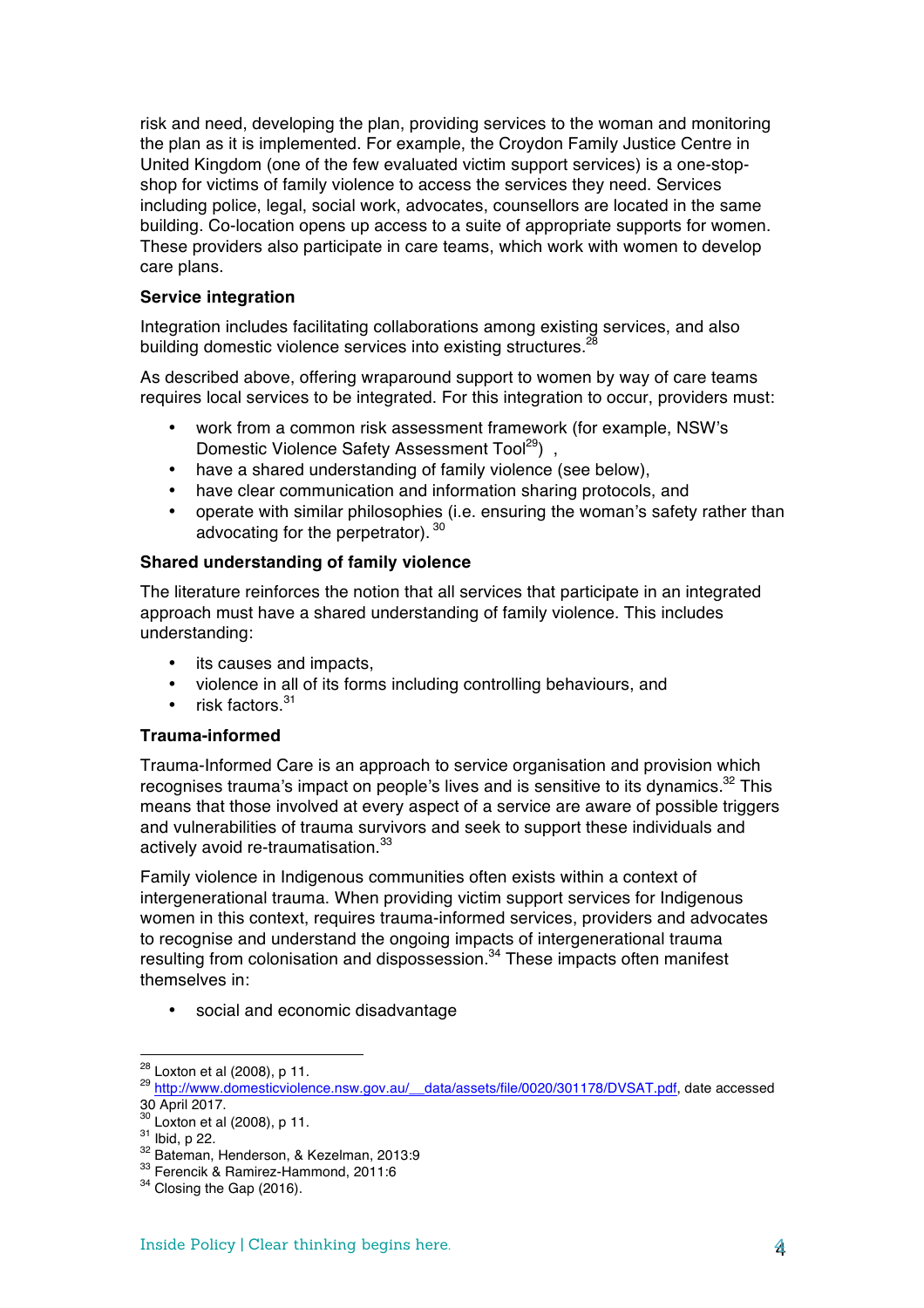- disconnection from one's cultural and spiritual identity, and
- challenges in parenting.

Enriching practice with culture is another way in which providers and practitioners can operate within a trauma-informed care framework. This involves understanding the dynamics of Indigenous family and kinship relationships as well as incorporating relevant aspects of a woman's cultural and spiritual identity into the intervention.

#### **Duration and intensity**

As with studies into other family violence interventions, the evidence is inconclusive about the "right" dosage of support for victims for the intervention to be effective. Accepted practice by family violence providers – be they advocates, case managers or counsellors – is to work intensively with a woman for a period of time.

A common practice of advocates is to work with a woman for up to six hours per week during a crisis phase then dialling the intensity down as the needs become less acute. $35$ 

On the other hand, a highly successful counselling program for women refuges called HOPE: Helping to Overcome PTSD through Empowerment, offers 60-90 minute sessions twice weekly over six weeks. 36

### **4. What victim support services can achieve**

A number of domestic and international studies of varying rigour have examined the effectiveness of different victim support services. The key findings of these studies are summarised below.

Only a few victim support services have been evaluated worldwide and even fewer reliably evaluated in Australia. Drawing on the experience in the United Kingdom, an outcome evaluation of the Croydon Family Justice Centre found that the integrated family violence service which included advocacy support helped women meet their 'short and longer term practical, legal and emotional needs<sup>37</sup>. The specific needs women were able to address through this service were:

- immediate short-term housing
- immigration, and
- personal security.<sup>38</sup>

Through the counselling services they were able to access, women also started addressing the trauma they had experienced.

The evaluation suggests that the above activities combined to increase women's choice, to think for themselves and to 'begin to imagine a different life<sup>39</sup>.

Two key mechanisms which enable this were:

- The women worked with an advocate.
- The advocate was co-located in the Family Justice Centre alongside other key agencies including police, solicitors, housing, counsellors, crisis helpline workers, probation and social work.<sup>40</sup>

Other studies of advocate services indicate that women who work with advocates:

<sup>&</sup>lt;sup>35</sup> Howarth, E. and Robinson, A. (2015), p43.<br><sup>36</sup> Warshaw, C. et al (2013), page 7.<br><sup>37</sup> Hoyle, C. and Palmer, N. (2014), page 204.<br><sup>38</sup> Ibid, page 193.<br><sup>40</sup> Ibid, page 193.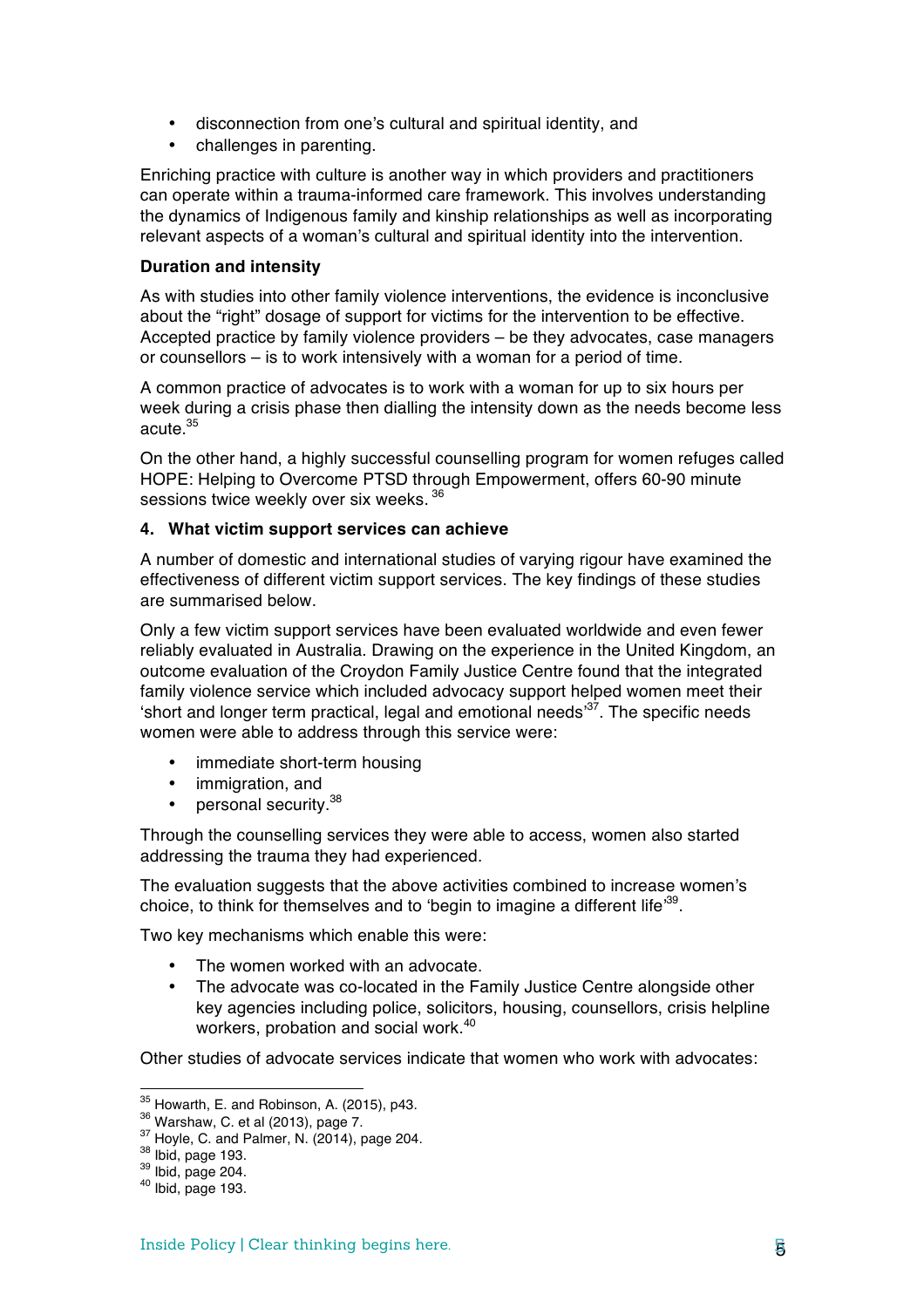- 'learn about the criminal justice system within a supportive context'.  $41$
- are more likely to seek and follow through with legal remedies and report greater success in obtaining resources and support than women who did not receive advocacy. <sup>42</sup>
- are less likely to experience recurring physical abuse by the original assailant or a new partner, compared to women who had not received advocacy services.<sup>43</sup>
- had 'fewer depressive symptoms, and were more effective at acquiring social support than those in the control group'.<sup>44</sup>
- adopt more safety-promoting behaviours, and experience less physical violence in the medium term and higher quality of life in the longer term, relative to controls <sup>45</sup>

General evaluations of shelter services suggest that a shelter stay can reduce the frequency and intensity of new violence.<sup>46</sup> Further after two weeks of living at a shelter, women were less depressed and more hopeful.<sup>47</sup>

In a randomised controlled study of the HOPE counselling intervention, 'compared to women in the control condition, those in the HOPE condition were less likely to experience abuse six months after leaving shelter'.<sup>48</sup>

### **5. Examples of effective victim support services**

Described below are three family violence victim support programs that have achieved success at either a participant and / or family and community level. Each model explored describes the program, the outcomes achieved and how it achieved those outcomes.

### **Support for Maori women: Whānau Ora Wellbeing Service of Te Whakaruruhau, New Zealand**

Te Whakaruruhau is a Maori women's Refuge based in Aotearoa.<sup>49</sup> Te Whakaruruhau offers a safe haven for women and children by providing emergency housing and advocacy.<sup>50</sup> The focus of the Whānau Ora Wellbeing Service is to help empower women in their transition from emergency accommodation back into the community.<sup>51</sup> One key element of this is through engagement with male partners (where appropriate), who may have been the perpetrator of violence. $52$ 

Empowerment of women within the service stems from the 'wrap-around' approach taken which is tailored to the needs of the individual. $53$  This includes:

- looking after a women's physical needs, such as housing, furniture, budgeting issues
- restoring mental and emotional health through therapy, anger management programmes, and addiction counselling

<sup>&</sup>lt;sup>41</sup> Bennett, L. et al (2004), p 815.

<sup>&</sup>lt;sup>42</sup> Ibid.<br>
<sup>42</sup> Ibid.<br>
<sup>43</sup> Ibid.<br>
<sup>44</sup> Ibid.<br>
<sup>45</sup> Howarth, E. and Robinson, A. (2015), p43.<br>
<sup>46</sup> Bennett, L. et al (2004), p 815.<br>
<sup>47</sup> Ibid.<br>
<sup>48</sup> Warshaw, C. et al (2013), page 7.<br>
<sup>49</sup> Robertson et al., 2013:4<br>
<sup>50</sup>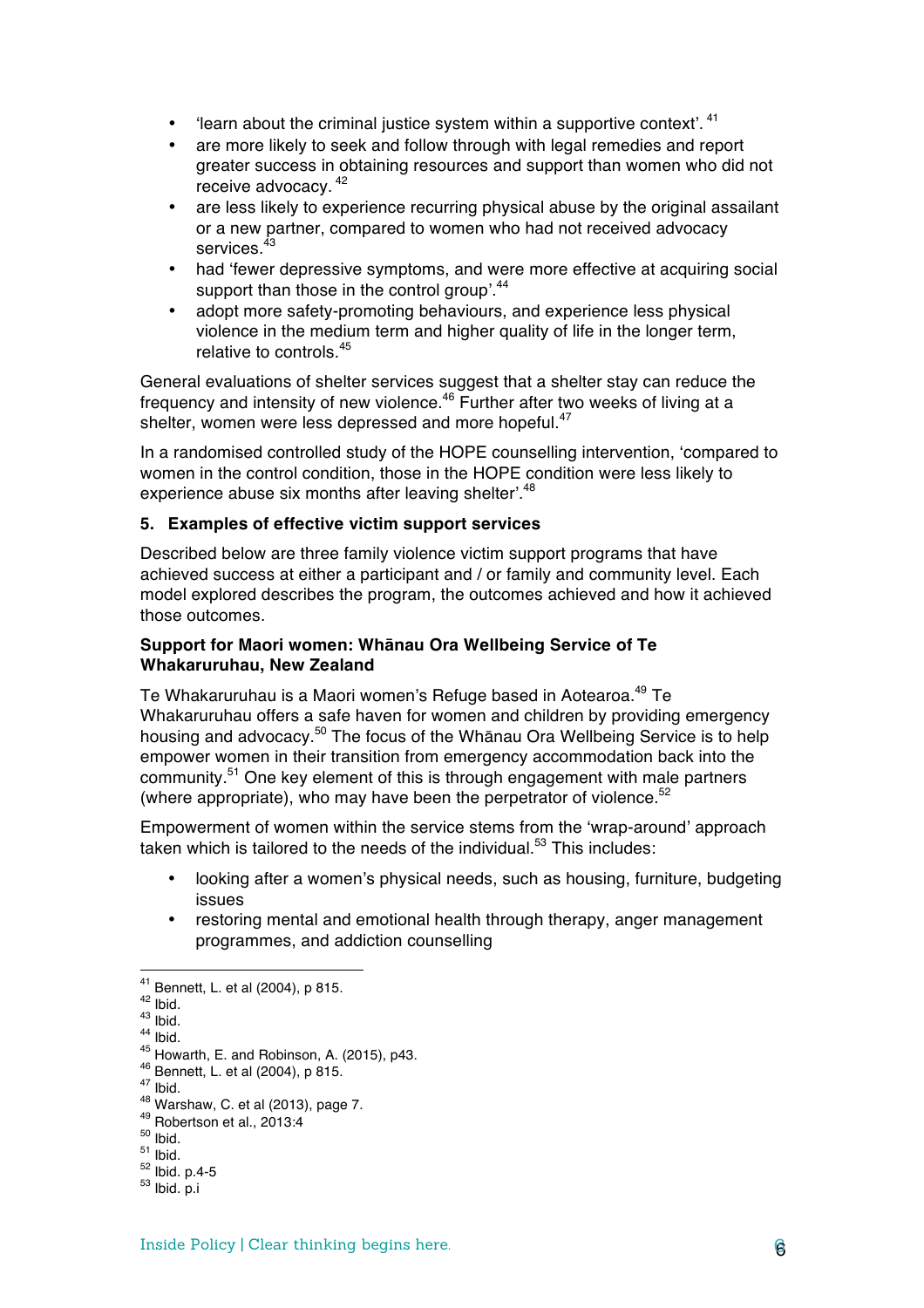- building and supporting relationships with the wider community, family, and children
- helping women to regain care of children who have been taken from their custody
- supporting clients through legal and court proceedings
- advocating for clients relating to 'crown' services such as police, housing, and health services, and
- addressing health issues which may have arisen from abuse.<sup>54</sup> When women leave the Refuge, they were also given ongoing support by the program if needed<sup>55</sup>

Many of the above services (e.g. regaining custody of children and rebuilding relationships with their family and community) may be particularly relevant to the design of similar services for Indigenous Australian women.

Notably, the women helped by Whānau Ora had very little support by their wider community before they entered the program.<sup>56</sup> Thus, a major focus of the service is restoring and building healthy and safe relationships.

On the individual level, outcomes for women include feeling safe, obtaining suitable housing, financial independence, overcoming addictions, improved health, and feelings of parental competence.<sup>57</sup> Regarding relationships, outcomes varied depending on the wishes and needs of the clients. These include:

- reuniting children with parents
- women leaving abusive relationships and being comfortable in dealing with perpetrators in arrangements regarding their children, or
- resuming of the intimate relationship.<sup>58</sup>

On the systems-level, the main outcome was enhanced interagency collaboration.<sup>59</sup> Central to achieving these outcomes was the physical and emotional safety provided by the Refuge and its staff, and the fulfilment of needs of the clients through 'wrap around' support.<sup>60</sup> The element of physical safety includes secure housing, quick response times to those in need, and providing a safe space in which women can negotiate with abusive partners.<sup>61</sup> Emotional safety relied upon staff promoting positive attitudes and perceptions of capabilities, building relationships between staff and client, supporting and fostering family relationships, and creating a future-focus such as facilitating study, work, and housing opportunities.<sup>62</sup>

#### **Supporting women through mentoring: MoSAIC, Victoria**

'MOtherS' Advocates In the Community' (MOSAIC) was a non-professional mentoring trial to combat intimate partner violence in pregnant women or women with a child under five years old, based out of primary care clinics in Melbourne.<sup>63</sup>

The cluster, randomised trial was aimed at culturally and linguistically diverse women.<sup>64</sup> The study sought to test the benefits of social support, advocacy, and

 

<sup>54</sup> Ibid. p.60-61, 22, 38<br>
55 Ibid. p. 14<br>
56 Ibid. p. ii<br>
59 Ibid. p. ii<br>
69 Ibid. p. 6, 9-10<br>
61 Ibid. p. 6, 9-10<br>
61 Ibid. p. 9,11,14<br>
62 Ibid. p. 35, 10, 12, 50<br>
63 Taft et al., 2011:2<br>
64 Ibid. p. 1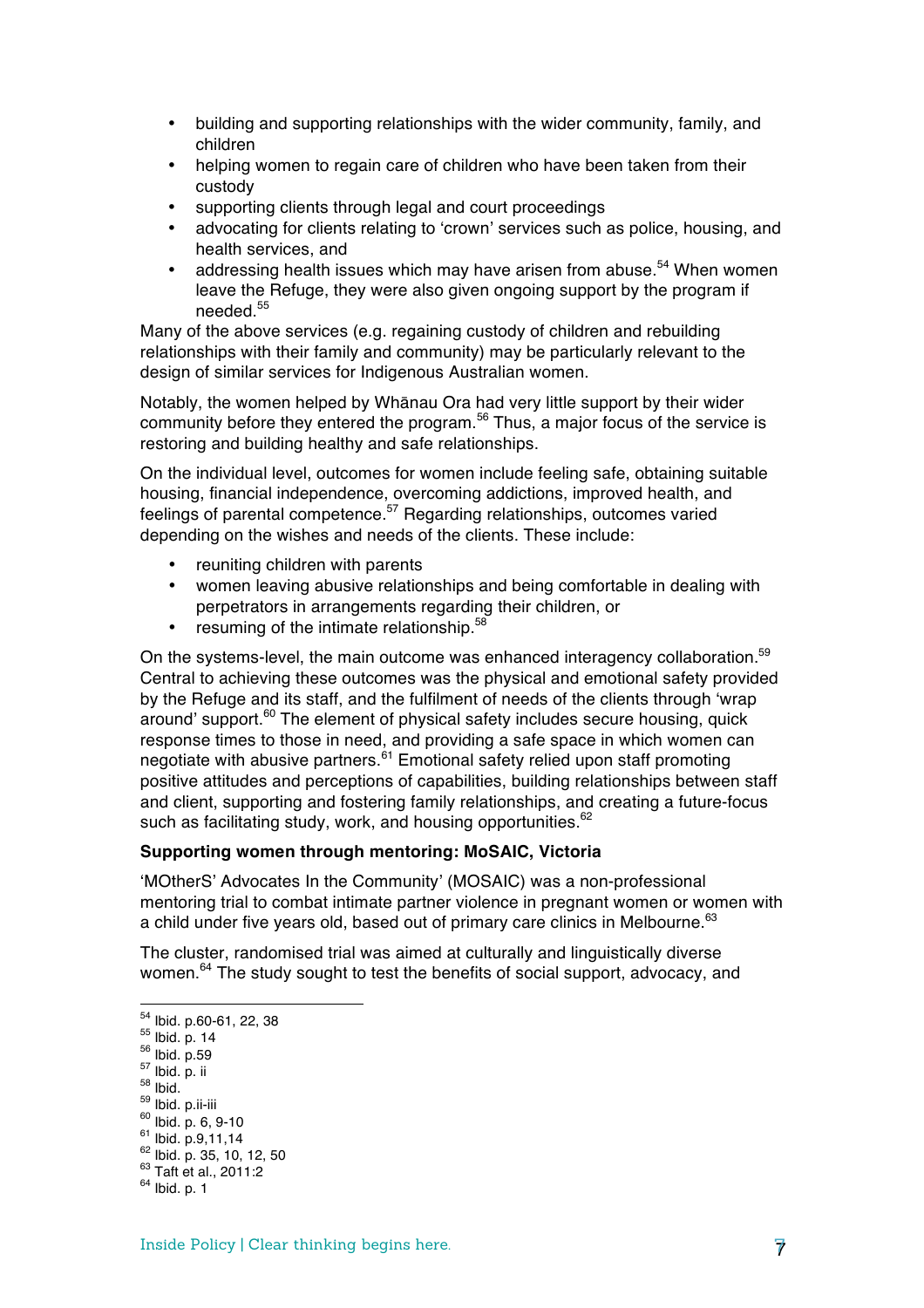antenatal mentoring in reducing domestic violence and improving women's health.<sup>65</sup> Mentors were recruited from the community who had "good listening skills and an open, compassionate and non-judgmental approach" and were trained by the program in "befriending, domestic violence advocacy, working with depression, parenting support, safety and self-care".<sup>66</sup>

Over two years, 133 women were recruited who would complete the study.<sup>67</sup> The 133 who completed the study, were broken into two groups; 90 women completed the program and 43 women did not receive a mentor for comparison.<sup>68</sup> Both groups had high levels of disadvantage and had similar measures of abuse.<sup>69</sup> Before the program began, the group receiving the mentorship had higher measures of depression and parenting stress, and lower social support. $70$ 

The trial found that mentoring reduced partner violence (when compared to those not mentored in the study).<sup>71</sup> A weak link was also found which suggested that mentoring reduced depression and improved general health.<sup>72</sup> However, the study did not reach "conventional statistical significance" regarding the reduction in depression.<sup>73</sup> Also, parenting stress was not affected by the study.

Of the women that participated in the study 76 per cent received 12 months of mentoring, with 58 per cent meeting weekly and 18 per cent fortnightly with their mentor $^{74}$ 

Women were given information on legal, self-care, parenting, and educational services.<sup>75</sup> The support provided by the mentors helped reduce the strain experienced by mothers around birth and infancy.<sup>76</sup> Notably, the two-to-one ratio in the groups may create a bias. Thus, reflecting the need for more research.

#### **6. Implications**

The findings of the literature review highlight a number of implications for the design of victim support services for the purposes of the family violence service co-design project. Framed as possible design parameters for victim support services, the services designed should include the following:

- A trusted care advocate. Ideally this person is Indigenous, operates from a trauma-informed practice framework and is well networked within the local social and health service system.
- Wrap around supports by way of a multi-disciplinary team. Care for a woman is planned in concert with a team of clinicians and support workers including advocate-social workers. Referrals to services are enacted through this care team arrangement.

 

- 
- 
- 65 Ibid. p. 2<br>
67 Ibid. p. 4<br>
68 Ibid. p. 4-5<br>
69 Ibid. p. 4-5<br>
70 Ibid. p.5<br>
71 Ibid. p.6-7<br>
72 Ibid. p.6-7<br>
73 Ibid. p.5<br>
75 Ibid. p.5<br>
76 Ibid. p. 7<br>
76 Ibid. p. 7
- 
- 
- 
- 
- 
-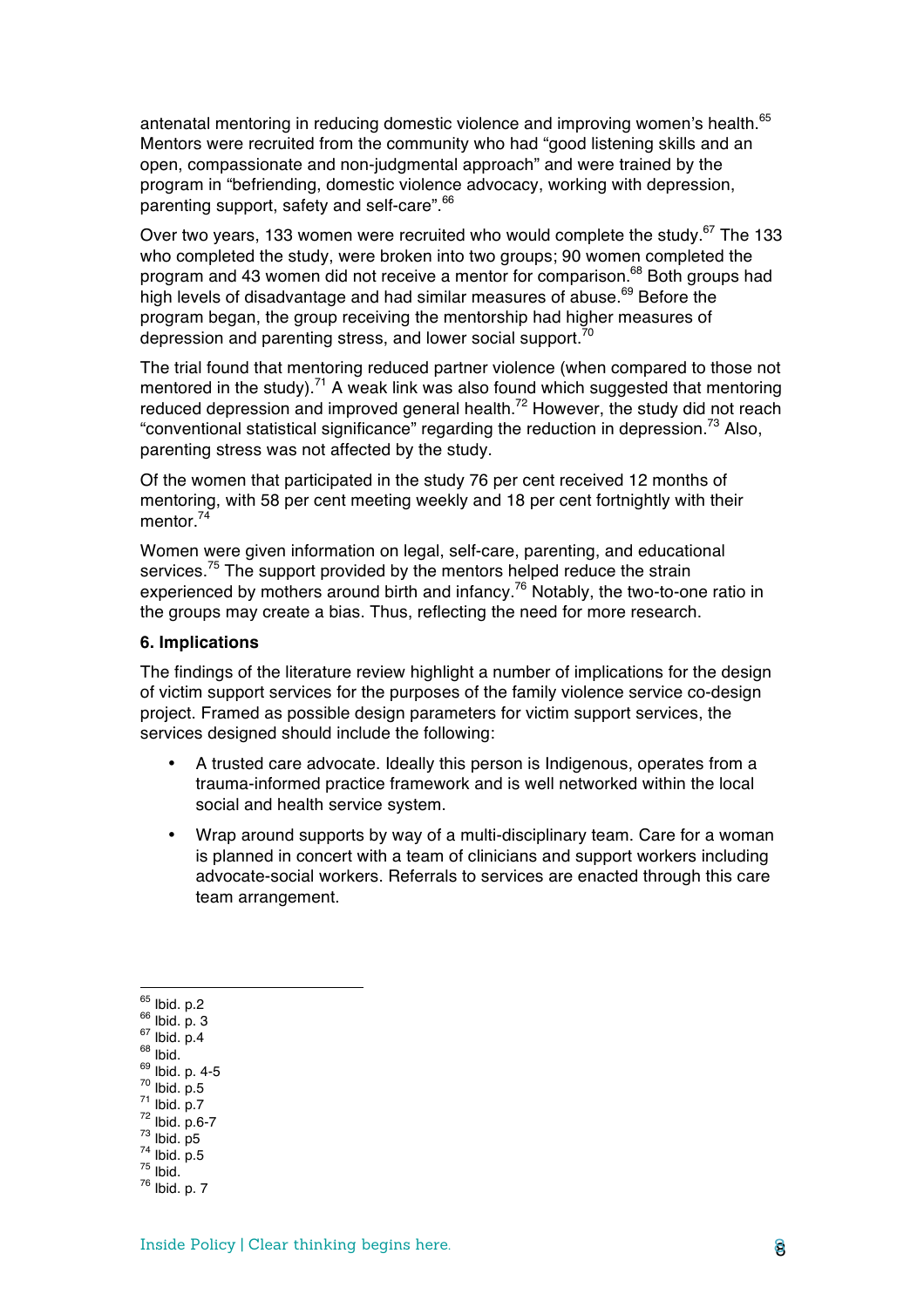- Service integration. Local services are involved in a woman's care planning, delivery and monitoring. This helps build a net of support which includes identifying and managing risk faster and more appropriately.
- Dynamic intensity and duration. Intensity of the support provided by the care advocate is highest during periods of acute need then taper off as need and acuteness reduces.
- Peer support. As identified in the MoSAIC example, women mentoring women is an effective tool for engagement and support.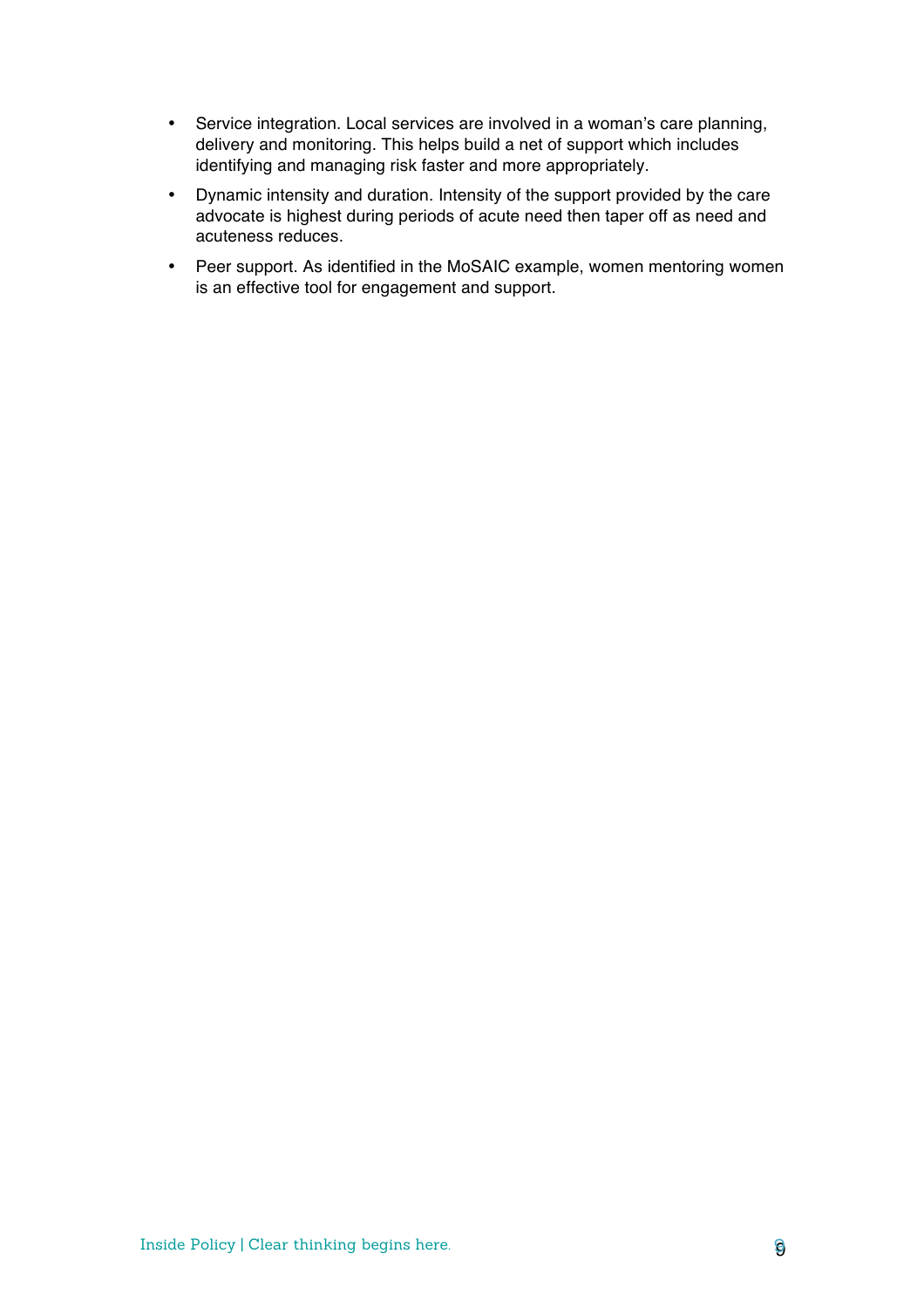### **Bibliography**

Australian Law Reform Commission and NSW Law Reform Commission. (2010). Family Violence – A National Legal Response: Final Report. Volume 1. ALRC Report 114. NSWLRC Report 128.

Bennett, L. Riger, S. Schewe, P. Howard, A. Wasco, S. (2004). Effectiveness of Hotline, Advocacy, Counseling and Shelter Services for Victims of Domestic Violence: A Statewide Evaluation. Journal of Interpersonal Violence. Vol 19 No 7 July 2004, 815-829.

Blagg, H. Bluett-Boyd, N. and Williams, E. (2017). Innovative models in addressing violence against Indigenous women: State of knowledge paper. ANROWS Landscapes Issue 8 2015.

Breckenridge, J. Chung, D. Spinney, A. Zufferey, C. (2016). National Mapping and Meta-Evaluation Outlining Key Features of Effective "Safe at Home" Programs That Enhance Safety and Prevent Homelessness for Women and their Children who have Experienced Domestic and Family Violence: Key findings and future directions. ANROWS Compass Issue 2 April 2016.

Closing the Gap Clearing House. (2016). Family Violence Prevention Programs in Indigenous Communities. Resource Sheet No. 37.

Day, A. Francisco, A. and Jones, R. (2013). Programs to Improve Interpersonal Safety in Indigenous Communities: Evidence and issues. Closing the Gap Clearing House. Issues Paper No. 4.

Hoyle, C. and Palmer, N. (2014). Family Justice Centres: A model for empowerment? International Review of Victimology. 2014. Vol 20(2) 191-210.

Howarth, E. and Robinson, A. (2015). Responding Effectively to Women Experiencing Severe Abuse: Identifying key components of a British advocacy intervention. Violence Against Women. Vol. 22(1) 41-63.

Karahasan, B. (July 2014). Evaluation Report of the Aboriginal Family Violence Prevention and Legal Service Victoria's Early Intervention and Prevention Program. FVPLS Victoria.

Loxton, D. Hosking, S. Stewartwilliams, J. Brookes, J. and Byles, J. (2008). Selected domestic and family violence prevention programs: An *Evidence Check* rapid review brokered by the Sax Institute (http://www.saxinstitute.org.au) for the Violence Prevention Coordination Unit, NSW Department of Premier and Cabinet.

O'Leary, C., Putt, J., & Holder, R. (2016). *Domestic Violence Service: A History and Overview*. Ngaanyatjarra Pitjantjatjara Yankunytajatjara Women's Council.

Olsen, A. and Lovett, R. (2016). Existing knowledge, practice and responses to violence against women in Australian Indigenous communities: State of knowledge paper. ANROWS Landscapes Issue 2 2016.

Putt, J. Holder, R. and O'Leary, C. (2017). Women's specialist domestic and family violence services: Their responses and practices with and for Aboriginal women: *Final report.* ANROWS Horizons Research Report Issue 1 2017.

Robertson, N., Masters., B., Lane, C., Tapara., Corbett, C., Graham, R., Gosche, J., Jenkins, A., & King, T. (2013). *Evaluation of the Whanau Ora Wellbeing Service of Te Whakaruruhau.* Final Report.

State of Victoria, Royal Commission into Family Violence: Summary and recommendations, Parl Paper No 132 (2014–16).